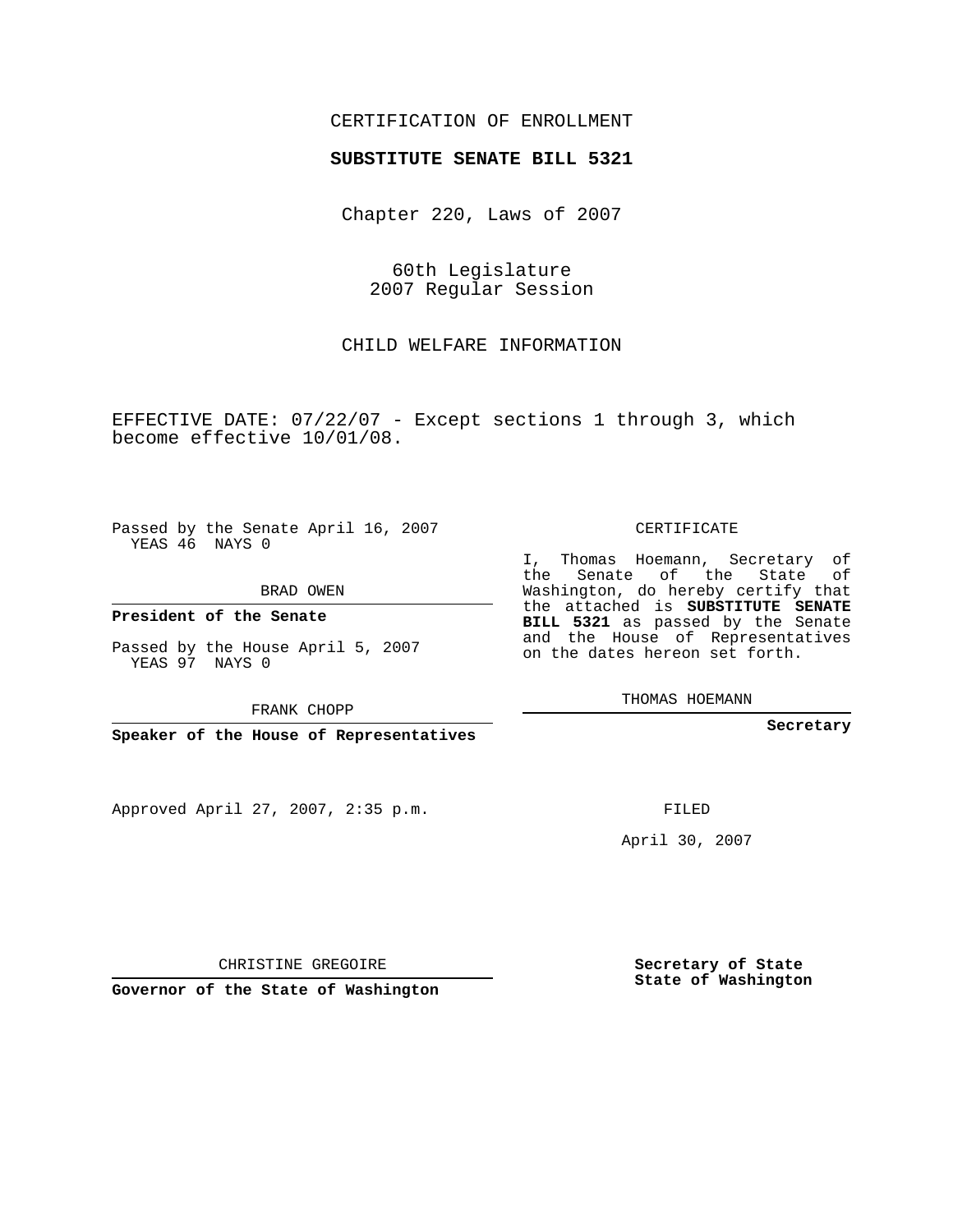# **SUBSTITUTE SENATE BILL 5321** \_\_\_\_\_\_\_\_\_\_\_\_\_\_\_\_\_\_\_\_\_\_\_\_\_\_\_\_\_\_\_\_\_\_\_\_\_\_\_\_\_\_\_\_\_

\_\_\_\_\_\_\_\_\_\_\_\_\_\_\_\_\_\_\_\_\_\_\_\_\_\_\_\_\_\_\_\_\_\_\_\_\_\_\_\_\_\_\_\_\_

### AS AMENDED BY THE HOUSE

Passed Legislature - 2007 Regular Session

## **State of Washington 60th Legislature 2007 Regular Session**

**By** Senate Committee on Human Services & Corrections (originally sponsored by Senators Carrell, Regala, Stevens, Schoesler, Clements and Rasmussen)

READ FIRST TIME 02/23/07.

 AN ACT Relating to the sharing of child welfare information; amending RCW 26.44.020, 26.44.030, 26.44.031, 74.13.280, 74.15.130, 74.13.650, 74.13.660, and 13.34.110; adding a new section to chapter 74.13 RCW; creating a new section; and providing an effective date.

5 BE IT ENACTED BY THE LEGISLATURE OF THE STATE OF WASHINGTON:

 6 **Sec. 1.** RCW 26.44.020 and 2006 c 339 s 108 are each amended to 7 read as follows:

 8 The definitions in this section apply throughout this chapter 9 unless the context clearly requires otherwise.

10  $((1)$  "Court" means the superior court of the state of Washington, 11 juvenile department.

12 (2) "Law enforcement agency" means the police department, the 13 prosecuting attorney, the state patrol, the director of public safety, 14 or the office of the sheriff.

15 (3) "Practitioner of the healing arts" or "practitioner" means a 16 person licensed by this state to practice podiatric medicine and 17 surgery, optometry, chiropractic, nursing, dentistry, osteopathic 18 medicine and surgery, or medicine and surgery or to provide other 19 health services. The term "practitioner" includes a duly accredited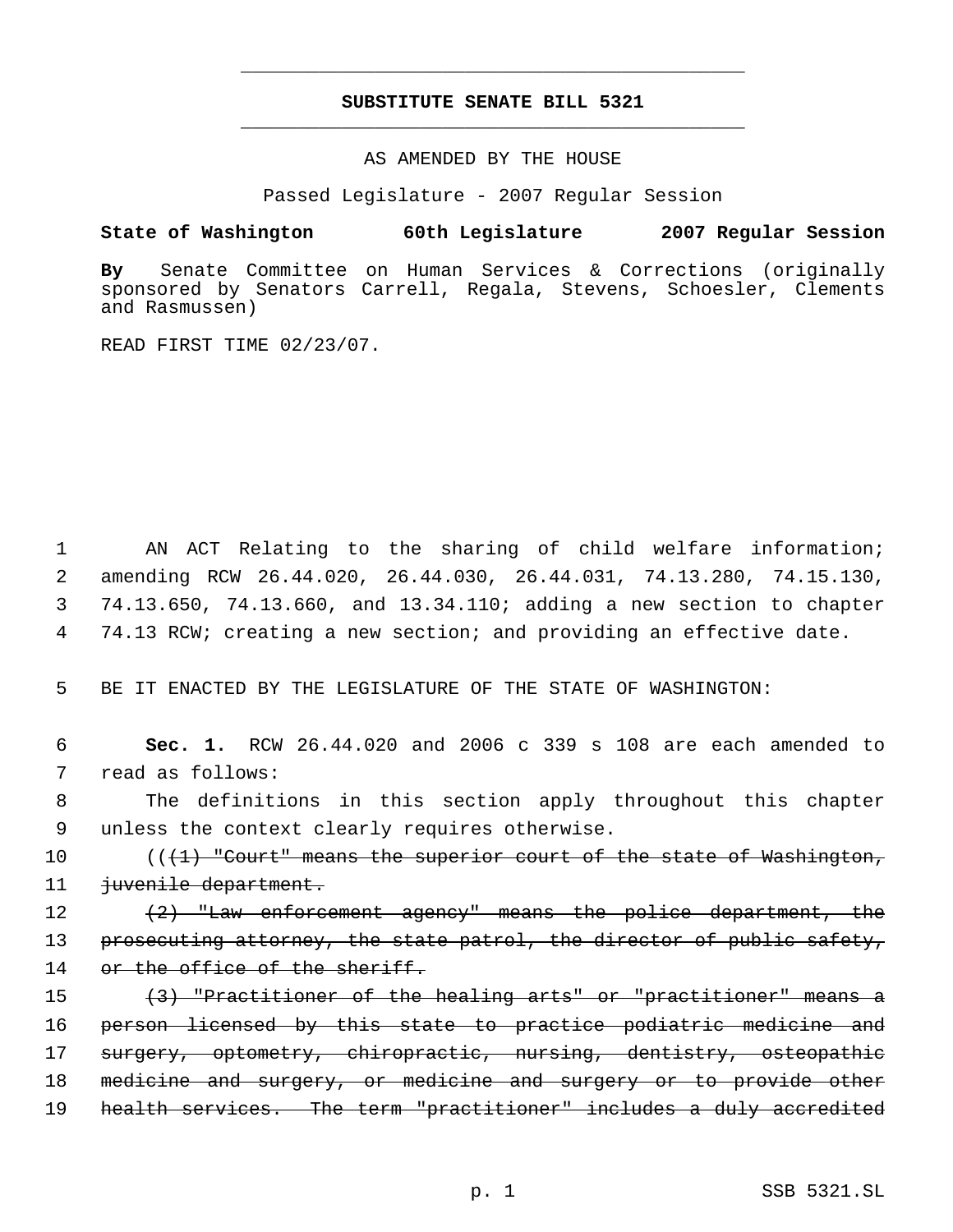Christian Science practitioner: PROVIDED, HOWEVER, That a person who is being furnished Christian Science treatment by a duly accredited Christian Science practitioner will not be considered, for that reason 4 alone, a neglected person for the purposes of this chapter.

 (4) "Institution" means a private or public hospital or any other facility providing medical diagnosis, treatment or care.

 (5) "Department" means the state department of social and health services.

 (6) "Child" or "children" means any person under the age of 10 eighteen years of age.

 (7) "Professional school personnel" include, but are not limited 12 to, teachers, counselors, administrators, child care facility 13 personnel, and school nurses.

 (8) "Social service counselor" means anyone engaged in a professional capacity during the regular course of employment in encouraging or promoting the health, welfare, support or education of 17 children, or providing social services to adults or families, including mental health, drug and alcohol treatment, and domestic violence 19 programs, whether in an individual capacity, or as an employee or agent 20 of any public or private organization or institution.

 (9) "Psychologist" means any person licensed to practice psychology 22 under chapter 18.83 RCW, whether acting in an individual capacity or as an employee or agent of any public or private organization or institution.

 (10) "Pharmacist" means any registered pharmacist under chapter 18.64 RCW, whether acting in an individual capacity or as an employee or agent of any public or private organization or institution.

 (11) "Clergy" means any regularly licensed or ordained minister, priest, or rabbi of any church or religious denomination, whether acting in an individual capacity or as an employee or agent of any public or private organization or institution.

 (12) "Abuse or neglect" means sexual abuse, sexual exploitation, or injury of a child by any person under circumstances which cause harm to the child's health, welfare, or safety, excluding conduct permitted under RCW 9A.16.100; or the negligent treatment or maltreatment of a child by a person responsible for or providing care to the child. An abused child is a child who has been subjected to child abuse or neglect as defined in this section.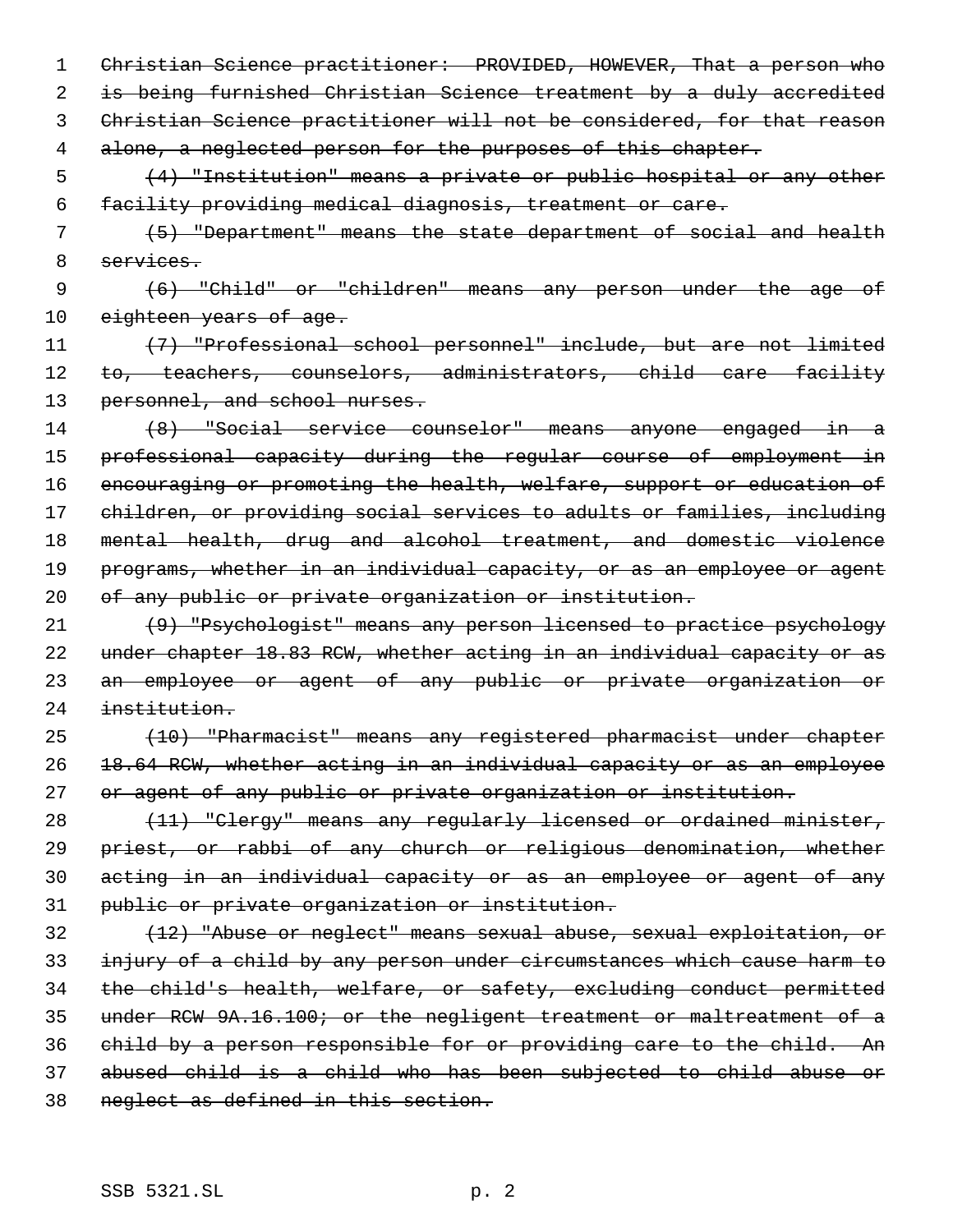(13) "Child protective services section" means the child protective 2 services section of the department.

 (14) "Sexual exploitation" includes: (a) Allowing, permitting, or 4 encouraging a child to engage in prostitution by any person; or (b) allowing, permitting, encouraging, or engaging in the obscene or pornographic photographing, filming, or depicting of a child by any person.

 (15) "Negligent treatment or maltreatment" means an act or a 9 failure to act, or the cumulative effects of a pattern of conduct, 10 behavior, or inaction, that evidences a serious disregard of consequences of such magnitude as to constitute a clear and present 12 danger to a child's health, welfare, or safety, including but not 13 <del>limited to conduct prohibited under RCW 9A.42.100. When considering</del> 14 whether a clear and present danger exists, evidence of a parent's substance abuse as a contributing factor to negligent treatment or 16 maltreatment shall be given great weight. The fact that siblings share 17 a bedroom is not, in and of itself, negligent treatment or 18 maltreatment. Poverty, homelessness, or exposure to domestic violence as defined in RCW 26.50.010 that is perpetrated against someone other than the child does not constitute negligent treatment or maltreatment 21 in and of itself.

 (16) "Child protective services" means those services provided by the department designed to protect children from child abuse and 24 neglect and safeguard such children from future abuse and neglect, and conduct investigations of child abuse and neglect reports. Investigations may be conducted regardless of the location of the alleged abuse or neglect. Child protective services includes referral 28 to services to ameliorate conditions that endanger the welfare of 29 children, the coordination of necessary programs and services relevant to the prevention, intervention, and treatment of child abuse and neglect, and services to children to ensure that each child has a permanent home. In determining whether protective services should be provided, the department shall not decline to provide such services solely because of the child's unwillingness or developmental inability to describe the nature and severity of the abuse or neglect. (17) "Malice" or "maliciously" means an evil intent, wish, or

design to vex, annoy, or injure another person. Such malice may be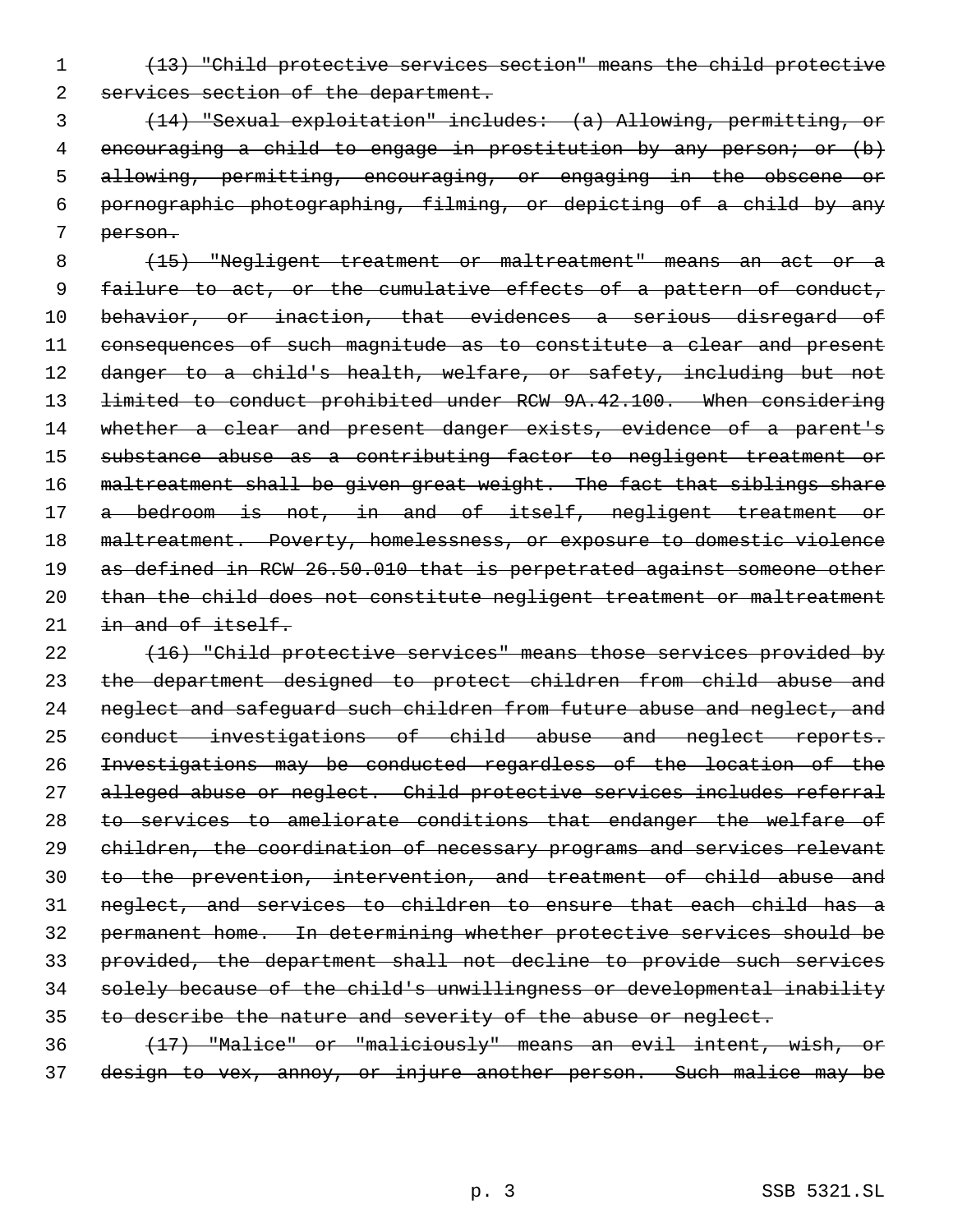inferred from an act done in willful disregard of the rights of 2 another, or an act wrongfully done without just cause or excuse, or an act or omission of duty betraying a willful disregard of social duty. (18) "Sexually aggressive youth" means a child who is defined in 5 RCW  $74.13.075(1)(b)$  as being a sexually aggressive youth.

 (19) "Unfounded" means available information indicates that, more likely than not, child abuse or neglect did not occur. No unfounded allegation of child abuse or neglect may be disclosed to a child- placing agency, private adoption agency, or any other provider licensed 10 under chapter 74.15 RCW.))

 (1) "Abuse or neglect" means sexual abuse, sexual exploitation, or injury of a child by any person under circumstances which cause harm to 13 the child's health, welfare, or safety, excluding conduct permitted under RCW 9A.16.100; or the negligent treatment or maltreatment of a 15 child by a person responsible for or providing care to the child. An abused child is a child who has been subjected to child abuse or neglect as defined in this section.

 (2) "Child" or "children" means any person under the age of eighteen years of age.

 (3) "Child protective services" means those services provided by the department designed to protect children from child abuse and neglect and safeguard such children from future abuse and neglect, and 23 conduct investigations of child abuse and neglect reports. Investigations may be conducted regardless of the location of the alleged abuse or neglect. Child protective services includes referral to services to ameliorate conditions that endanger the welfare of children, the coordination of necessary programs and services relevant to the prevention, intervention, and treatment of child abuse and neglect, and services to children to ensure that each child has a permanent home. In determining whether protective services should be provided, the department shall not decline to provide such services solely because of the child's unwillingness or developmental inability to describe the nature and severity of the abuse or neglect.

 (4) "Child protective services section" means the child protective services section of the department.

 (5) "Clergy" means any regularly licensed or ordained minister, priest, or rabbi of any church or religious denomination, whether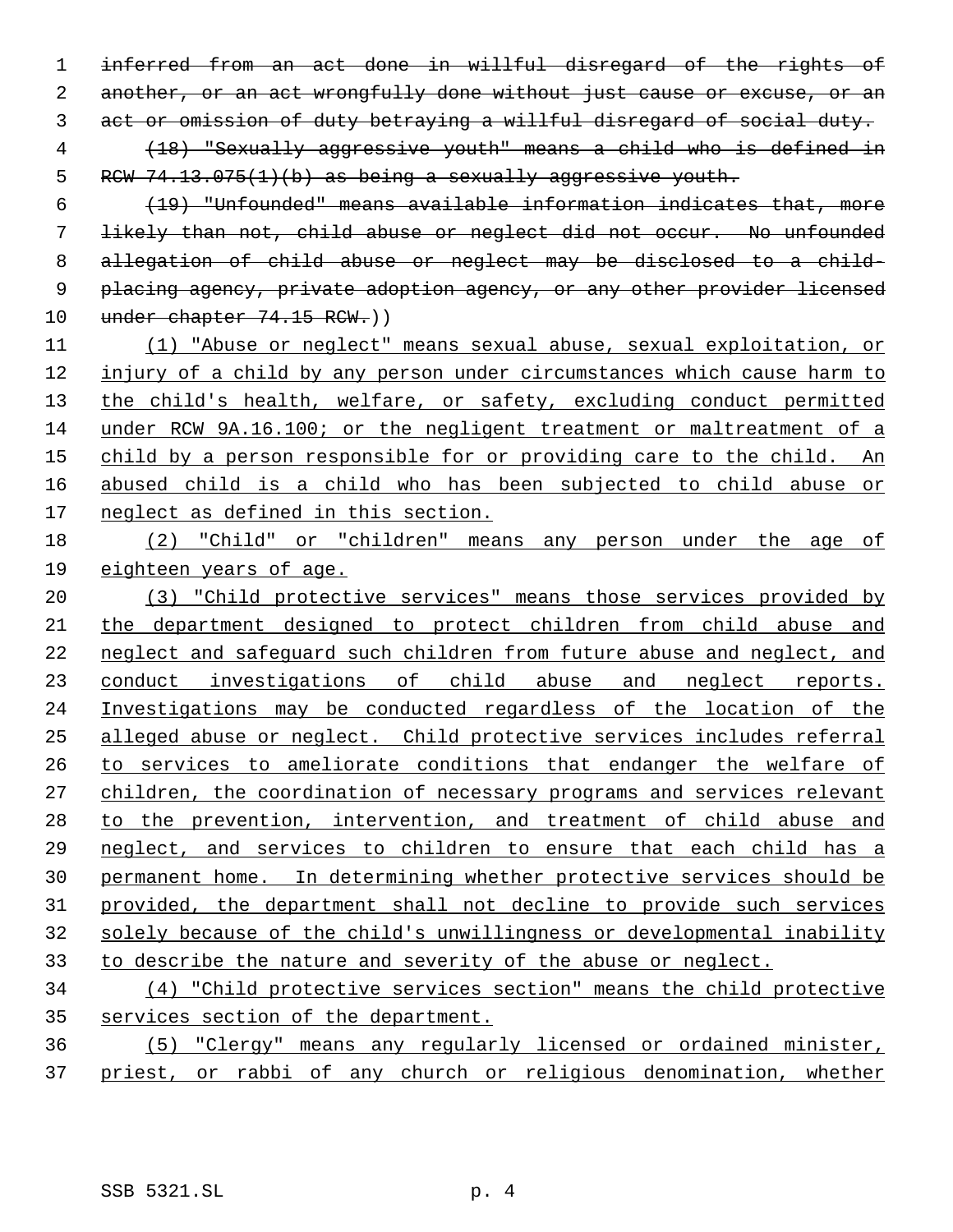public or private organization or institution. (6) "Court" means the superior court of the state of Washington, juvenile department. (7) "Department" means the state department of social and health services. (8) "Founded" means the determination following an investigation by the department that, based on available information, it is more likely 9 than not that child abuse or neglect did occur. (9) "Inconclusive" means the determination following an investigation by the department, prior to the effective date of this section, that based on available information a decision cannot be made 13 that more likely than not, child abuse or neglect did or did not occur. (10) "Institution" means a private or public hospital or any other facility providing medical diagnosis, treatment, or care. (11) "Law enforcement agency" means the police department, the 17 prosecuting attorney, the state patrol, the director of public safety, or the office of the sheriff. (12) "Malice" or "maliciously" means an intent, wish, or design to 20 intimidate, annoy, or injure another person. Such malice may be inferred from an act done in willful disregard of the rights of another, or an act wrongfully done without just cause or excuse, or an act or omission of duty betraying a willful disregard of social duty. (13) "Negligent treatment or maltreatment" means an act or a failure to act, or the cumulative effects of a pattern of conduct, behavior, or inaction, that evidences a serious disregard of consequences of such magnitude as to constitute a clear and present danger to a child's health, welfare, or safety, including but not limited to conduct prohibited under RCW 9A.42.100. When considering whether a clear and present danger exists, evidence of a parent's substance abuse as a contributing factor to negligent treatment or maltreatment shall be given great weight. The fact that siblings share a bedroom is not, in and of itself, negligent treatment or maltreatment. Poverty, homelessness, or exposure to domestic violence as defined in RCW 26.50.010 that is perpetrated against someone other than the child does not constitute negligent treatment or maltreatment in and of itself.

acting in an individual capacity or as an employee or agent of any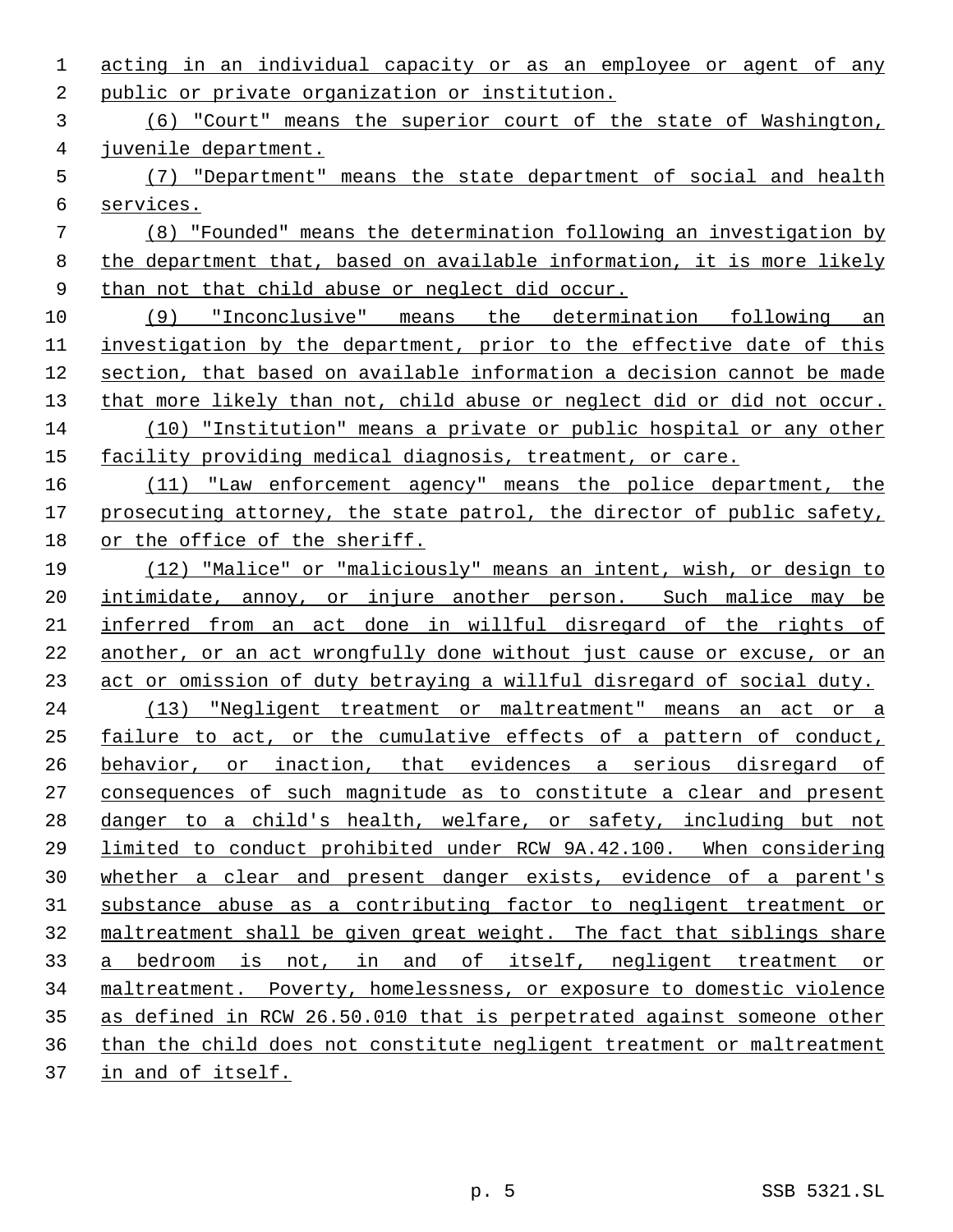(14) "Pharmacist" means any registered pharmacist under chapter 18.64 RCW, whether acting in an individual capacity or as an employee or agent of any public or private organization or institution.

 (15) "Practitioner of the healing arts" or "practitioner" means a person licensed by this state to practice podiatric medicine and surgery, optometry, chiropractic, nursing, dentistry, osteopathic medicine and surgery, or medicine and surgery or to provide other health services. The term "practitioner" includes a duly accredited Christian Science practitioner: PROVIDED, HOWEVER, That a person who is being furnished Christian Science treatment by a duly accredited Christian Science practitioner will not be considered, for that reason alone, a neglected person for the purposes of this chapter.

 (16) "Professional school personnel" include, but are not limited to, teachers, counselors, administrators, child care facility personnel, and school nurses.

 (17) "Psychologist" means any person licensed to practice psychology under chapter 18.83 RCW, whether acting in an individual capacity or as an employee or agent of any public or private organization or institution.

 (18) "Screened-out report" means a report of alleged child abuse or neglect that the department has determined does not rise to the level of a credible report of abuse or neglect and is not referred for investigation.

 (19) "Sexual exploitation" includes: (a) Allowing, permitting, or encouraging a child to engage in prostitution by any person; or (b) allowing, permitting, encouraging, or engaging in the obscene or 27 pornographic photographing, filming, or depicting of a child by any person.

 (20) "Sexually aggressive youth" means a child who is defined in RCW 74.13.075(1)(b) as being a sexually aggressive youth.

 (21) "Social service counselor" means anyone engaged in a professional capacity during the regular course of employment in encouraging or promoting the health, welfare, support or education of children, or providing social services to adults or families, including mental health, drug and alcohol treatment, and domestic violence programs, whether in an individual capacity, or as an employee or agent of any public or private organization or institution.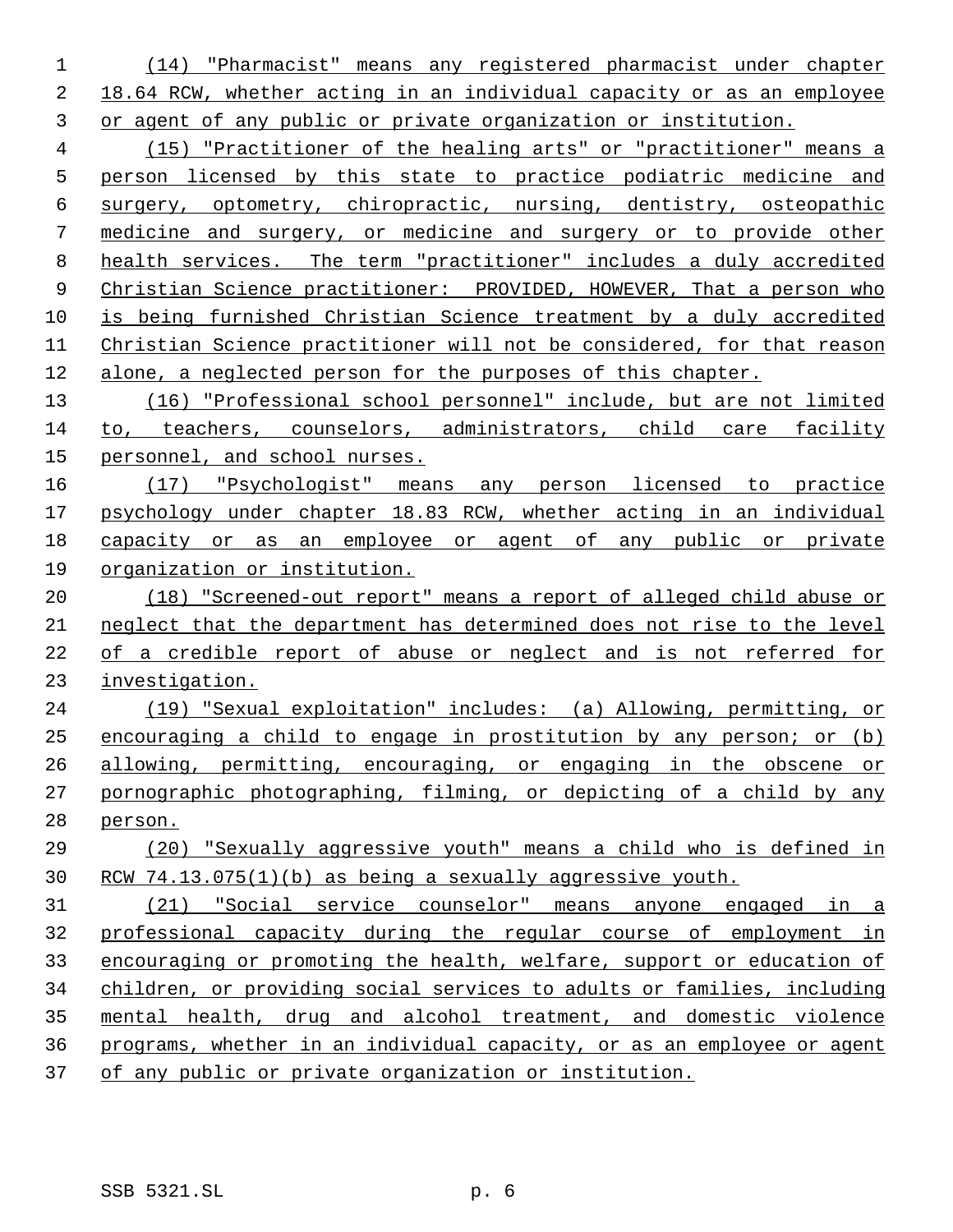(22) "Unfounded" means the determination following an investigation 2 by the department that available information indicates that, more likely than not, child abuse or neglect did not occur, or that there is 4 insufficient evidence for the department to determine whether the alleged child abuse did or did not occur.

 **Sec. 2.** RCW 26.44.030 and 2005 c 417 s 1 are each amended to read as follows:

 (1)(a) When any practitioner, county coroner or medical examiner, law enforcement officer, professional school personnel, registered or licensed nurse, social service counselor, psychologist, pharmacist, licensed or certified child care providers or their employees, employee of the department, juvenile probation officer, placement and liaison specialist, responsible living skills program staff, HOPE center staff, or state family and children's ombudsman or any volunteer in the ombudsman's office has reasonable cause to believe that a child has suffered abuse or neglect, he or she shall report such incident, or cause a report to be made, to the proper law enforcement agency or to the department as provided in RCW 26.44.040.

 (b) When any person, in his or her official supervisory capacity with a nonprofit or for-profit organization, has reasonable cause to believe that a child has suffered abuse or neglect caused by a person over whom he or she regularly exercises supervisory authority, he or she shall report such incident, or cause a report to be made, to the proper law enforcement agency, provided that the person alleged to have caused the abuse or neglect is employed by, contracted by, or volunteers with the organization and coaches, trains, educates, or counsels a child or children or regularly has unsupervised access to a child or children as part of the employment, contract, or voluntary service. No one shall be required to report under this section when he or she obtains the information solely as a result of a privileged communication as provided in RCW 5.60.060.

 Nothing in this subsection (1)(b) shall limit a person's duty to report under (a) of this subsection.

 For the purposes of this subsection, the following definitions apply:

 (i) "Official supervisory capacity" means a position, status, or role created, recognized, or designated by any nonprofit or for-profit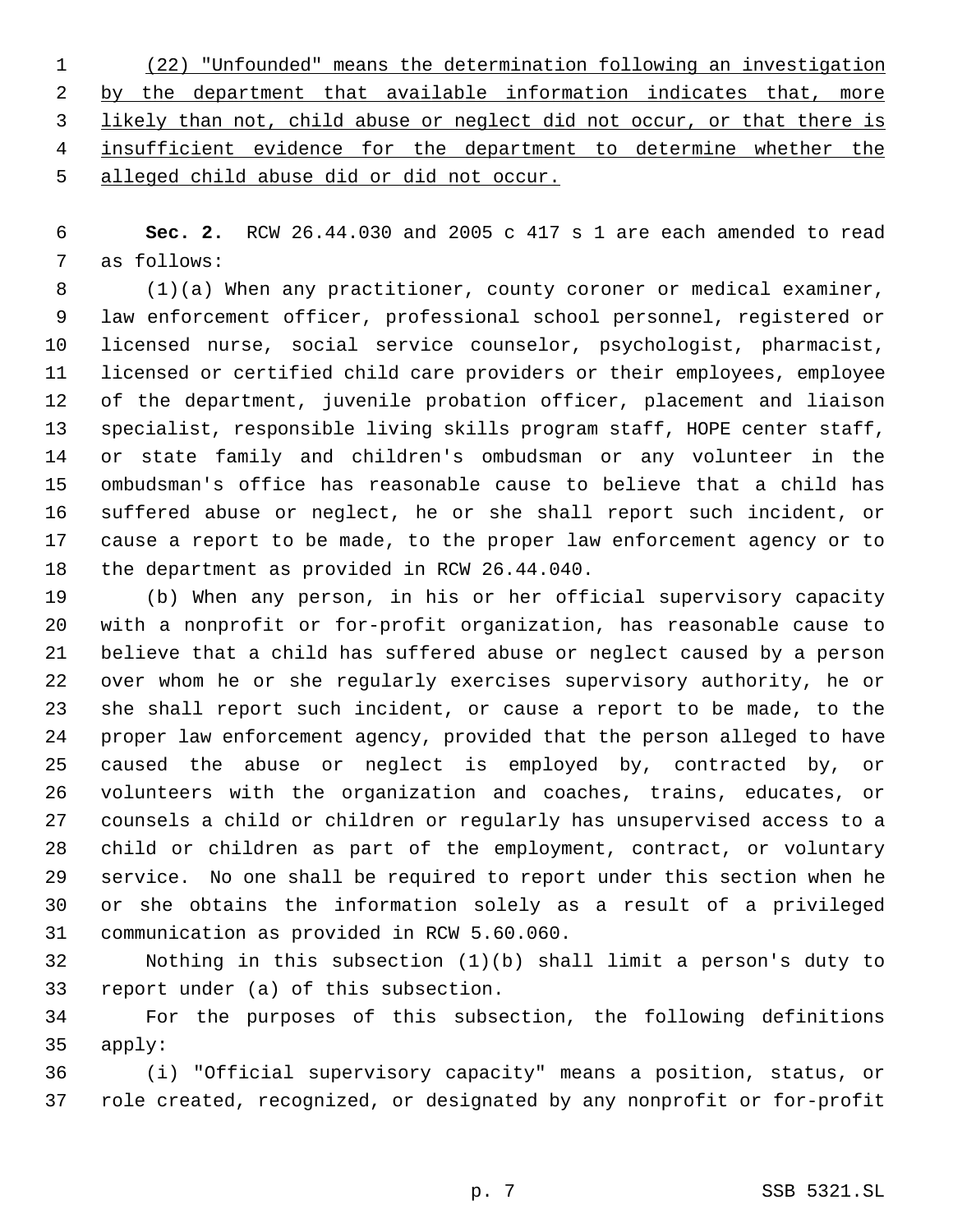organization, either for financial gain or without financial gain, whose scope includes, but is not limited to, overseeing, directing, or managing another person who is employed by, contracted by, or volunteers with the nonprofit or for-profit organization.

 (ii) "Regularly exercises supervisory authority" means to act in his or her official supervisory capacity on an ongoing or continuing basis with regards to a particular person.

 (c) The reporting requirement also applies to department of corrections personnel who, in the course of their employment, observe offenders or the children with whom the offenders are in contact. If, as a result of observations or information received in the course of his or her employment, any department of corrections personnel has reasonable cause to believe that a child has suffered abuse or neglect, he or she shall report the incident, or cause a report to be made, to the proper law enforcement agency or to the department as provided in RCW 26.44.040.

 (d) The reporting requirement shall also apply to any adult who has reasonable cause to believe that a child who resides with them, has suffered severe abuse, and is able or capable of making a report. For the purposes of this subsection, "severe abuse" means any of the following: Any single act of abuse that causes physical trauma of sufficient severity that, if left untreated, could cause death; any single act of sexual abuse that causes significant bleeding, deep bruising, or significant external or internal swelling; or more than one act of physical abuse, each of which causes bleeding, deep bruising, significant external or internal swelling, bone fracture, or unconsciousness.

 (e) The report must be made at the first opportunity, but in no case longer than forty-eight hours after there is reasonable cause to believe that the child has suffered abuse or neglect. The report must include the identity of the accused if known.

 (2) The reporting requirement of subsection (1) of this section does not apply to the discovery of abuse or neglect that occurred during childhood if it is discovered after the child has become an adult. However, if there is reasonable cause to believe other children are or may be at risk of abuse or neglect by the accused, the reporting requirement of subsection (1) of this section does apply.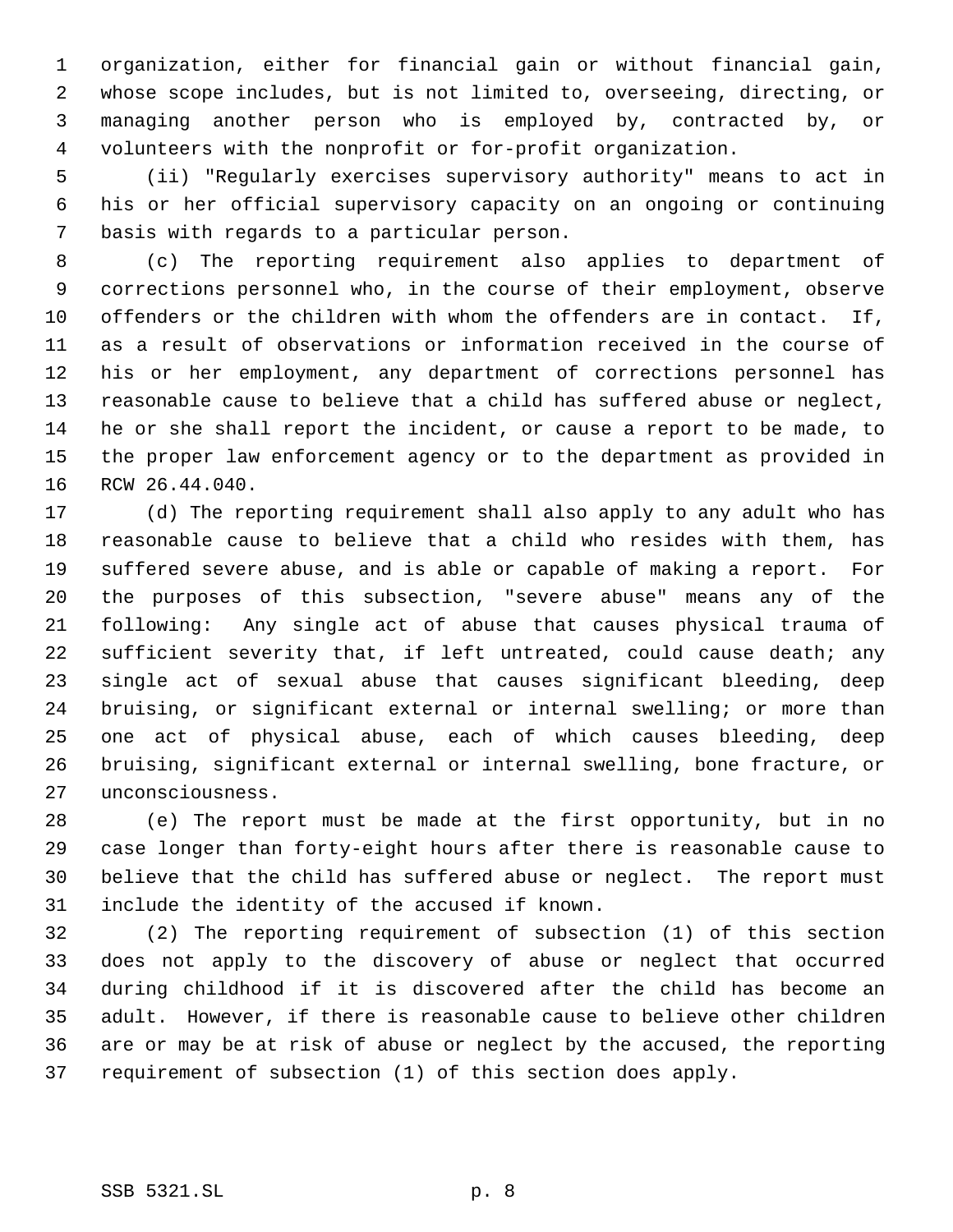(3) Any other person who has reasonable cause to believe that a child has suffered abuse or neglect may report such incident to the proper law enforcement agency or to the department of social and health services as provided in RCW 26.44.040.

 (4) The department, upon receiving a report of an incident of alleged abuse or neglect pursuant to this chapter, involving a child who has died or has had physical injury or injuries inflicted upon him or her other than by accidental means or who has been subjected to alleged sexual abuse, shall report such incident to the proper law enforcement agency. In emergency cases, where the child's welfare is endangered, the department shall notify the proper law enforcement agency within twenty-four hours after a report is received by the department. In all other cases, the department shall notify the law enforcement agency within seventy-two hours after a report is received by the department. If the department makes an oral report, a written report must also be made to the proper law enforcement agency within five days thereafter.

 (5) Any law enforcement agency receiving a report of an incident of alleged abuse or neglect pursuant to this chapter, involving a child who has died or has had physical injury or injuries inflicted upon him or her other than by accidental means, or who has been subjected to alleged sexual abuse, shall report such incident in writing as provided in RCW 26.44.040 to the proper county prosecutor or city attorney for appropriate action whenever the law enforcement agency's investigation reveals that a crime may have been committed. The law enforcement agency shall also notify the department of all reports received and the law enforcement agency's disposition of them. In emergency cases, where the child's welfare is endangered, the law enforcement agency shall notify the department within twenty-four hours. In all other cases, the law enforcement agency shall notify the department within seventy-two hours after a report is received by the law enforcement agency.

 (6) Any county prosecutor or city attorney receiving a report under subsection (5) of this section shall notify the victim, any persons the victim requests, and the local office of the department, of the decision to charge or decline to charge a crime, within five days of making the decision.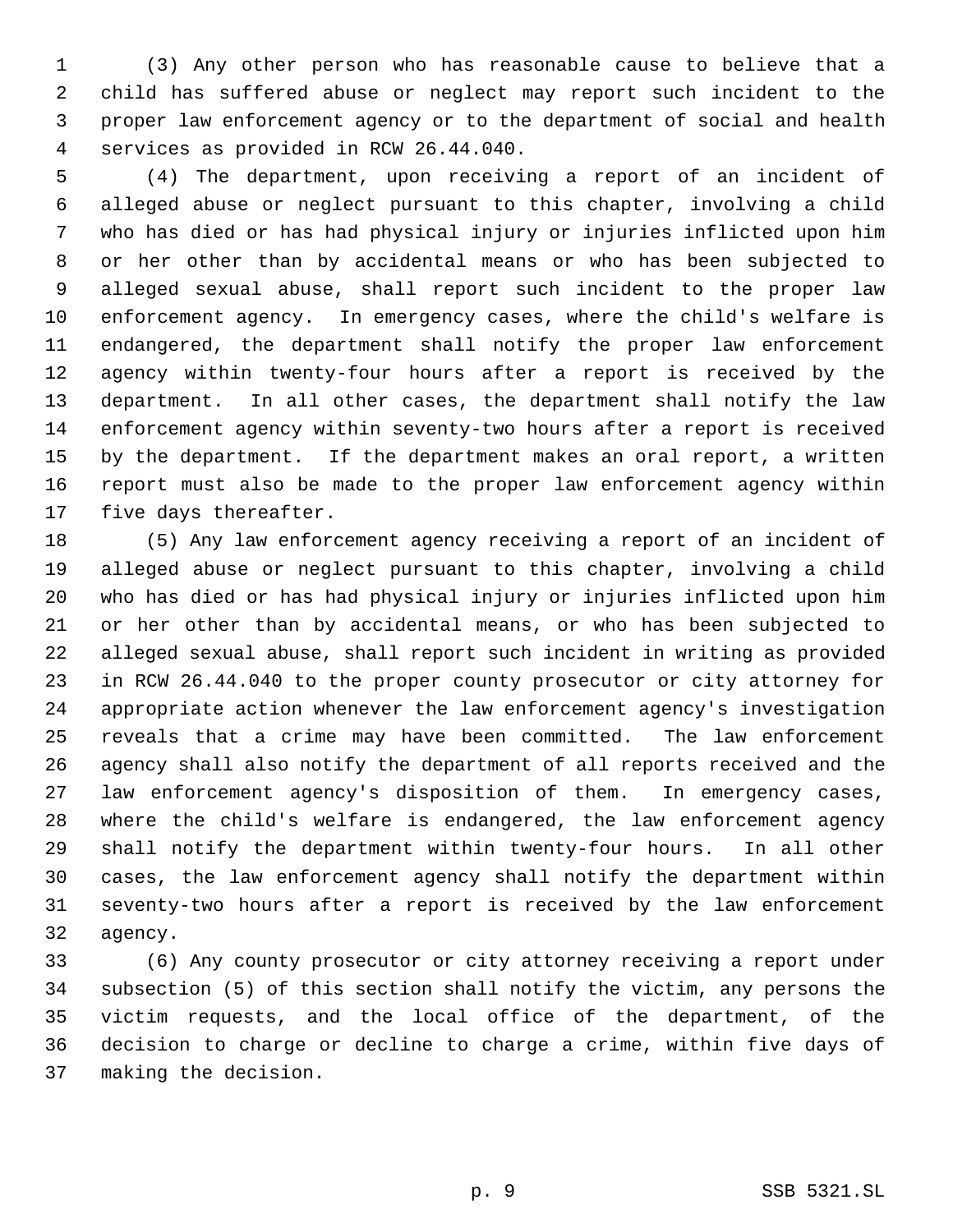(7) The department may conduct ongoing case planning and consultation with those persons or agencies required to report under this section, with consultants designated by the department, and with designated representatives of Washington Indian tribes if the client information exchanged is pertinent to cases currently receiving child protective services. Upon request, the department shall conduct such planning and consultation with those persons required to report under this section if the department determines it is in the best interests of the child. Information considered privileged by statute and not directly related to reports required by this section must not be divulged without a valid written waiver of the privilege.

 (8) Any case referred to the department by a physician licensed under chapter 18.57 or 18.71 RCW on the basis of an expert medical opinion that child abuse, neglect, or sexual assault has occurred and that the child's safety will be seriously endangered if returned home, the department shall file a dependency petition unless a second licensed physician of the parents' choice believes that such expert medical opinion is incorrect. If the parents fail to designate a second physician, the department may make the selection. If a physician finds that a child has suffered abuse or neglect but that such abuse or neglect does not constitute imminent danger to the child's health or safety, and the department agrees with the physician's assessment, the child may be left in the parents' home while the department proceeds with reasonable efforts to remedy parenting deficiencies.

 (9) Persons or agencies exchanging information under subsection (7) of this section shall not further disseminate or release the information except as authorized by state or federal statute. Violation of this subsection is a misdemeanor.

30 (10) Upon receiving a report( $(\sigma)$ ) of alleged abuse or neglect, the department shall make reasonable efforts to learn the name, address, and telephone number of each person making a report of abuse or neglect under this section. The department shall provide assurances of appropriate confidentiality of the identification of persons reporting under this section. If the department is unable to learn the information required under this subsection, the department shall only investigate cases in which: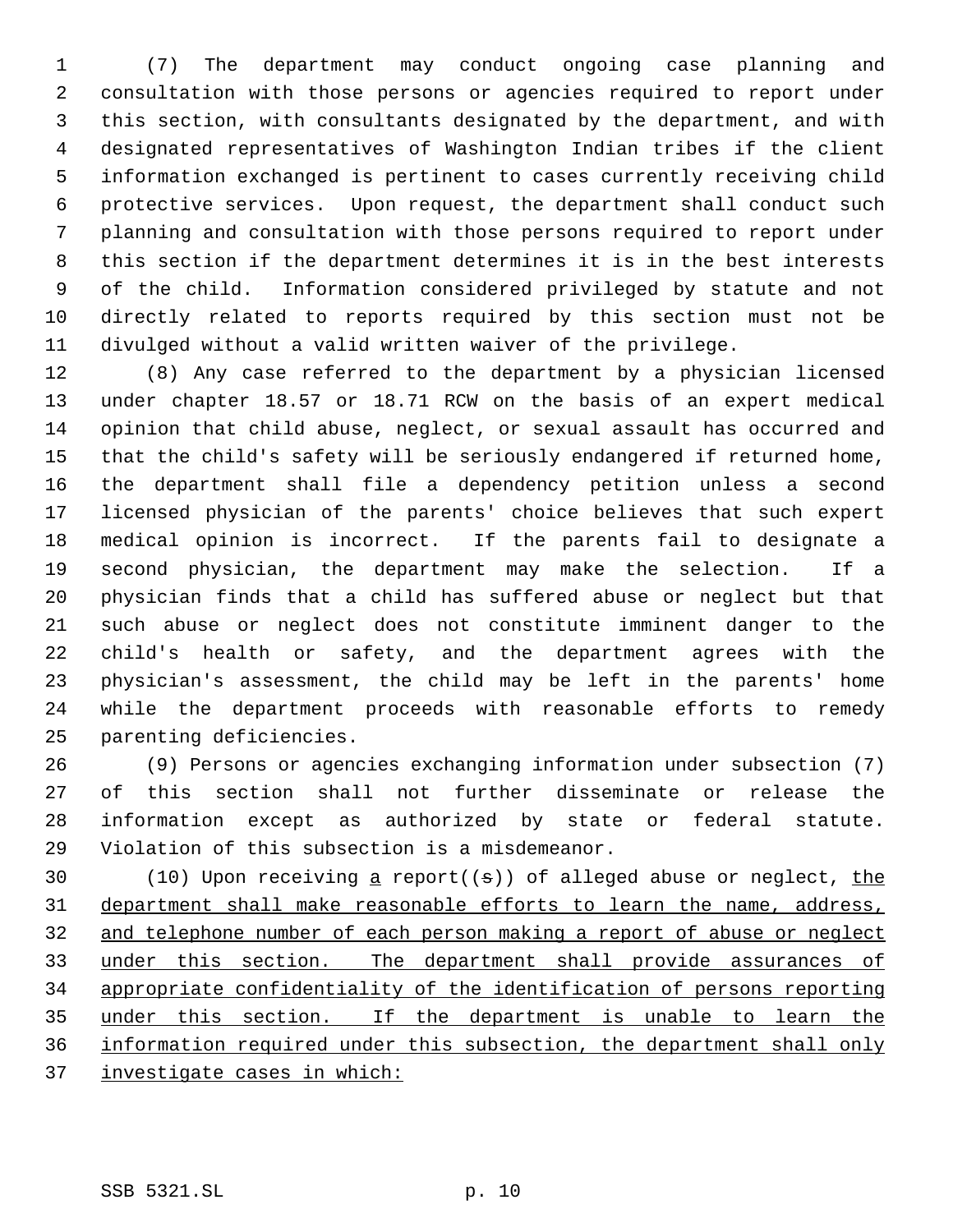(a) The department believes there is a serious threat of substantial harm to the child;

 (b) The report indicates conduct involving a criminal offense that has, or is about to occur, in which the child is the victim; or

 (c) The department has a prior founded report of abuse or neglect with regard to a member of the household that is within three years of receipt of the referral.

 (11)(a) For reports of alleged abuse or neglect that are accepted 9 for investigation by the department, the investigation shall be conducted within time frames established by the department in rule. In no case shall the investigation extend longer than ninety days from the date the report is received, unless the investigation is being 13 conducted under a written protocol pursuant to RCW 26.44.180 and a law enforcement agency or prosecuting attorney has determined that a longer 15 investigation period is necessary. At the completion of the investigation, the department shall make a finding that the report of 17 child abuse or neglect is founded or unfounded.

 (b) If a court in a civil or criminal proceeding, considering the same facts or circumstances as are contained in the report being investigated by the department, makes a judicial finding by a preponderance of the evidence or higher that the subject of the pending investigation has abused or neglected the child, the department shall 23 adopt the finding in its investigation.

 (12) In conducting an investigation of alleged abuse or neglect, the department or law enforcement agency:

 (a) May interview children. The interviews may be conducted on school premises, at day-care facilities, at the child's home, or at other suitable locations outside of the presence of parents. Parental notification of the interview must occur at the earliest possible point in the investigation that will not jeopardize the safety or protection of the child or the course of the investigation. Prior to commencing the interview the department or law enforcement agency shall determine whether the child wishes a third party to be present for the interview and, if so, shall make reasonable efforts to accommodate the child's wishes. Unless the child objects, the department or law enforcement agency shall make reasonable efforts to include a third party in any interview so long as the presence of the third party will not 38 jeopardize the course of the investigation( $(-$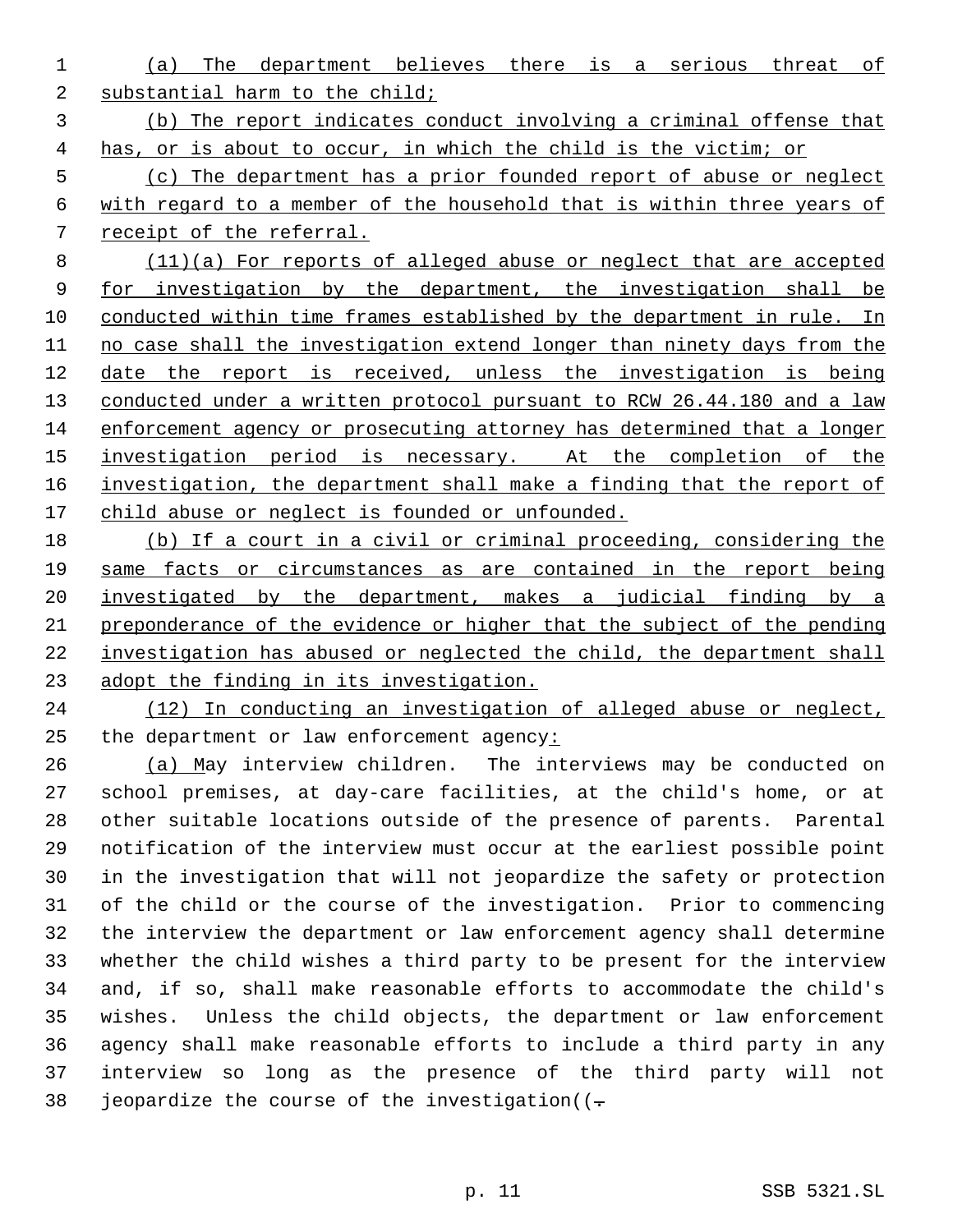(11) Upon receiving a report of alleged child abuse and neglect,

2 the department or investigating law enforcement agency)); and

 (b) Shall have access to all relevant records of the child in the possession of mandated reporters and their employees.

 $((+12))$   $(13)$  The department shall maintain investigation records and conduct timely and periodic reviews of all founded cases 7 ((constituting)) of abuse and neglect. The department shall maintain a log of screened-out nonabusive cases.

 $((+13))$   $(14)$  The department shall use a risk assessment process when investigating alleged child abuse and neglect referrals. The department shall present the risk factors at all hearings in which the placement of a dependent child is an issue. Substance abuse must be a risk factor. The department shall, within funds appropriated for this purpose, offer enhanced community-based services to persons who are determined not to require further state intervention.

 $((+14))$  (15) Upon receipt of a report of alleged abuse or neglect the law enforcement agency may arrange to interview the person making the report and any collateral sources to determine if any malice is involved in the reporting.

 (((15) The department shall make reasonable efforts to learn the name, address, and telephone number of each person making a report of abuse or neglect under this section. The department shall provide assurances of appropriate confidentiality of the identification of persons reporting under this section. If the department is unable to learn the information required under this subsection, the department shall only investigate cases in which: (a) The department believes there is a serious threat of substantial harm to the child; (b) the report indicates conduct involving a criminal offense that has, or is 29 about to occur, in which the child is the victim; or  $(e)$  the department has, after investigation, a report of abuse or neglect that has been 31 founded with regard to a member of the household within three years of 32 receipt of the referral.)

 **Sec. 3.** RCW 26.44.031 and 1997 c 282 s 1 are each amended to read as follows:

 (1) To protect the privacy in reporting and the maintenance of reports of nonaccidental injury, neglect, death, sexual abuse, and cruelty to children by their parents, and to safeguard against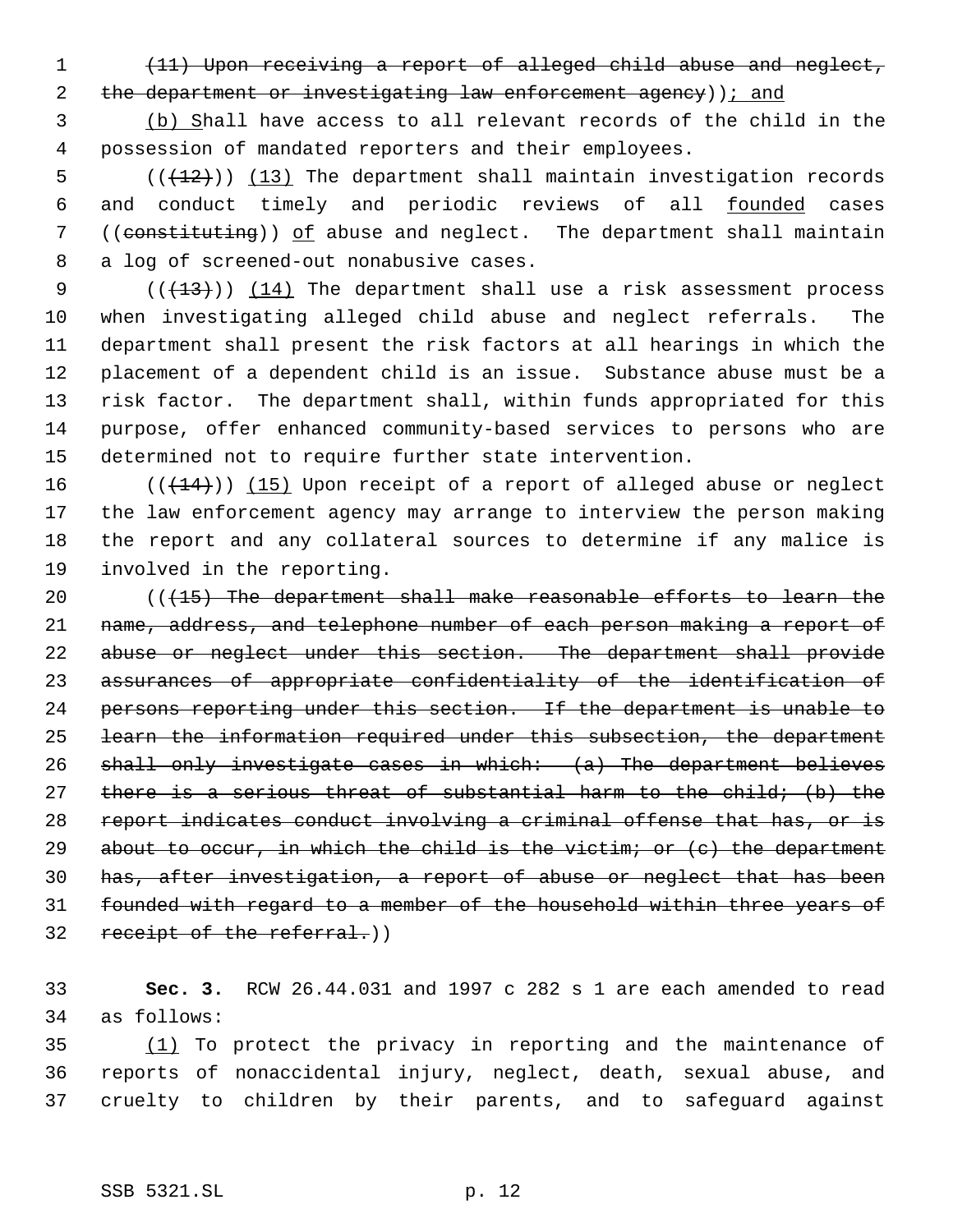arbitrary, malicious, or erroneous information or actions, the department shall not disclose or maintain information related to ((unfounded referrals in files or)) reports of child abuse or neglect 4 ((for longer than six years)) except as provided in this section or as otherwise required by state and federal law.

 ((At the end of six years from receipt of the unfounded report, the information shall be purged unless an additional report has been 8 received in the intervening period.)

(2) The department shall destroy all of its records concerning:

 (a) A screened-out report, within three years from the receipt of 11 the report; and

12 (b) An unfounded or inconclusive report, within six years of completion of the investigation, unless a prior or subsequent founded report has been received regarding the child who is the subject of the report, a sibling or half-sibling of the child, or a parent, guardian, 16 or legal custodian of the child, before the records are destroyed.

17 (3) The department may keep records concerning founded reports of child abuse or neglect as the department determines by rule.

 (4) An unfounded, screened-out, or inconclusive report may not be disclosed to a child-placing agency, private adoption agency, or any other provider licensed under chapter 74.15 RCW.

 (5)(a) If the department fails to comply with this section, an individual who is the subject of a report may institute proceedings for injunctive or other appropriate relief for enforcement of the requirement to purge information. These proceedings may be instituted in the superior court for the county in which the person resides or, if the person is not then a resident of this state, in the superior court 28 for Thurston county.

 (b) If the department fails to comply with subsection (4) of this section and an individual who is the subject of the report is harmed by the disclosure of information, in addition to the relief provided in (a) of this subsection, the court may award a penalty of up to one thousand dollars and reasonable attorneys' fees and court costs to the petitioner.

 (c) A proceeding under this subsection does not preclude other methods of enforcement provided for by law.

(6) Nothing in this section shall prevent the department from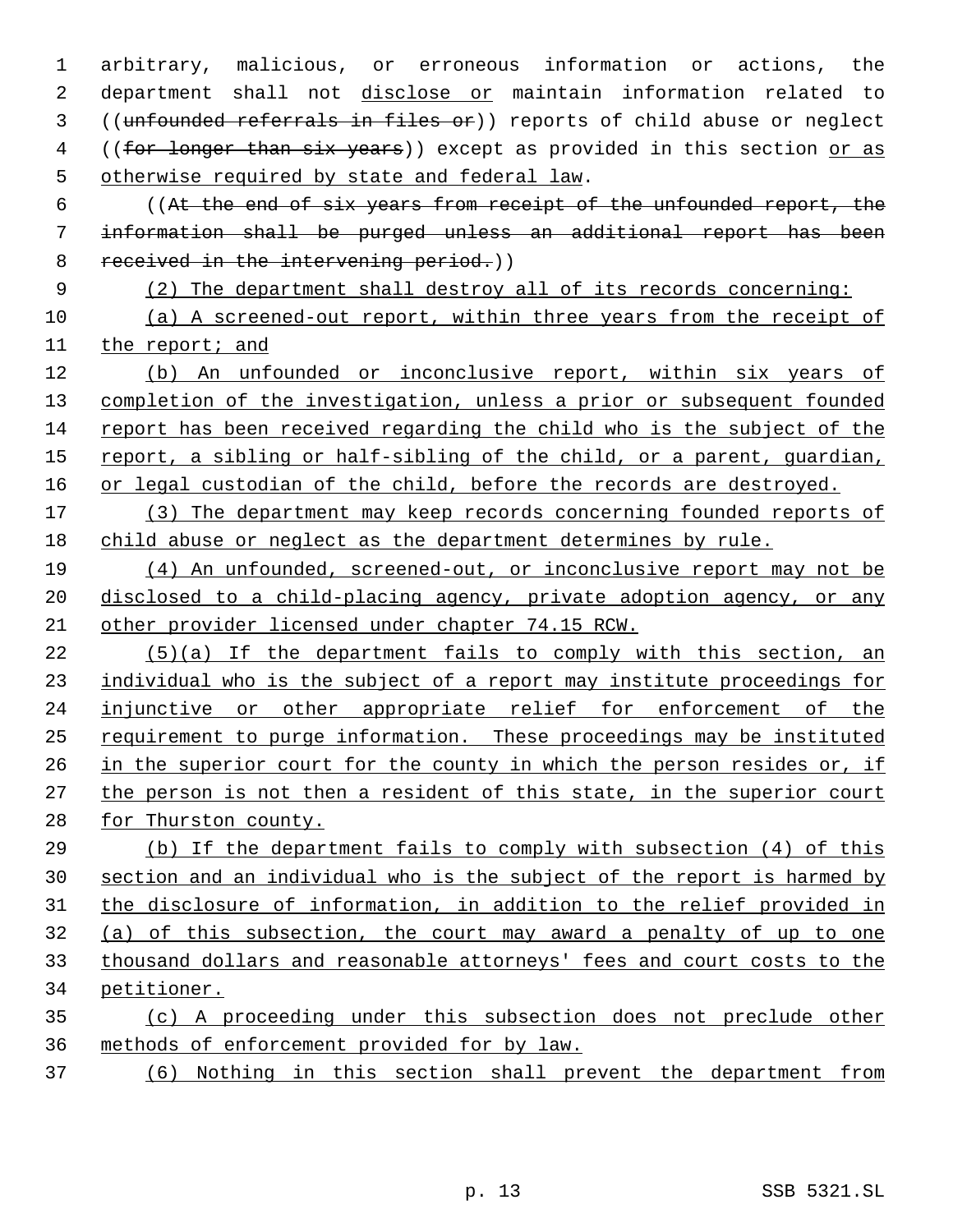retaining general, nonidentifying information which is required for

state and federal reporting and management purposes.

 **Sec. 4.** RCW 74.13.280 and 2001 c 318 s 3 are each amended to read as follows:

 (1) Except as provided in RCW 70.24.105, whenever a child is placed in out-of-home care by the department or a child-placing agency, the 7 department or agency shall share information known to the department or agency about the child and the child's family with the care provider and shall consult with the care provider regarding the child's case plan. If the child is dependent pursuant to a proceeding under chapter 13.34 RCW, the department or agency shall keep the care provider informed regarding the dates and location of dependency review and permanency planning hearings pertaining to the child.

 (2) Information about the child and the child's family shall 15 include information known to the department or agency as to whether the 16 child is a sexually reactive child, has exhibited high-risk behaviors, 17 or is physically assaultive or physically aggressive, as defined in this section.

 (3) Information about the child shall also include information known to the department or agency that the child:

 (a) Has received a medical diagnosis of fetal alcohol syndrome or fetal alcohol effect;

 (b) Has been diagnosed by a qualified mental health professional as having a mental health disorder;

 (c) Has witnessed a death or substantial physical violence in the 26 past or recent past; or

27 (d) Was a victim of sexual or severe physical abuse in the recent past.

 (4) Any person who receives information about a child or a child's family pursuant to this section shall keep the information confidential and shall not further disclose or disseminate the information except as authorized by law.

33 ( $(\overline{+3})$ ) (5) Nothing in this section shall be construed to limit the authority of the department or child-placing agencies to disclose client information or to maintain client confidentiality as provided by law.

(6) As used in this section: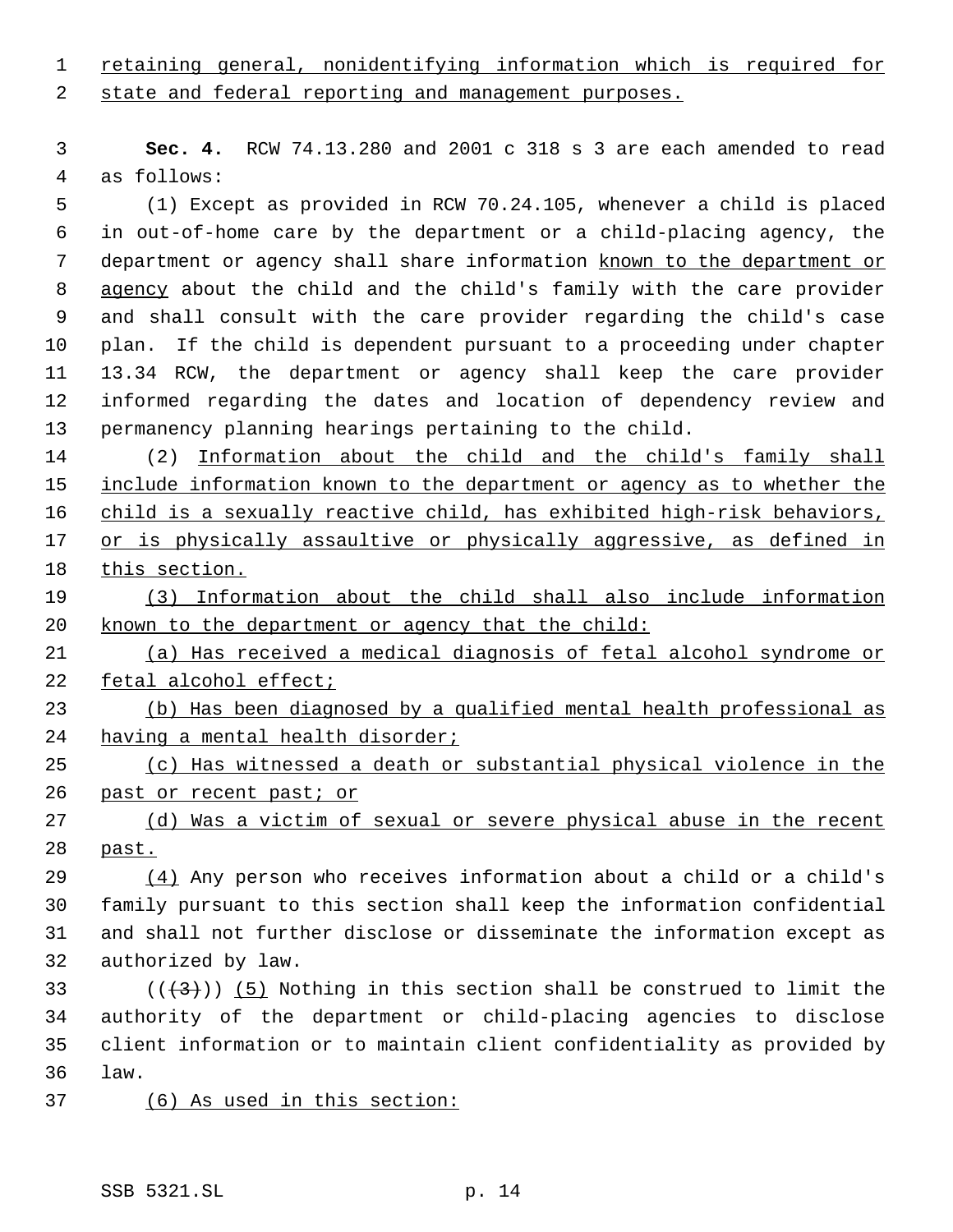(a) "Sexually reactive child" means a child who exhibits sexual behavior problems including, but not limited to, sexual behaviors that are developmentally inappropriate for their age or are harmful to the child or others. (b) "High-risk behavior" means an observed or reported and documented history of one or more of the following: (i) Suicide attempts or suicidal behavior or ideation; (ii) Self-mutilation or similar self-destructive behavior; 9 (iii) Fire-setting or a developmentally inappropriate fascination with fire; 11 (iv) Animal torture; (v) Property destruction; or 13 (vi) Substance or alcohol abuse. (c) "Physically assaultive or physically aggressive" means a child 15 who exhibits one or more of the following behaviors that are developmentally inappropriate and harmful to the child or to others: (i) Observed assaultive behavior; (ii) Reported and documented history of the child willfully assaulting or inflicting bodily harm; or (iii) Attempting to assault or inflict bodily harm on other children or adults under circumstances where the child has the apparent ability or capability to carry out the attempted assaults including threats to use a weapon. NEW SECTION. **Sec. 5.** A new section is added to chapter 74.13 RCW to read as follows: (1) A care provider may not be found to have abused or neglected a child under chapter 26.44 RCW or be denied a license pursuant to chapter 74.15 RCW and RCW 74.13.031 for any allegations of failure to supervise wherein: (a) The allegations arise from the child's conduct that is substantially similar to prior behavior of the child, and: (i) The child is a sexually reactive youth, exhibits high-risk behaviors, or is physically assaultive or physically aggressive as defined in RCW 74.13.280, and this information and the child's prior

 behavior was not disclosed to the care provider as required by RCW 74.13.280; and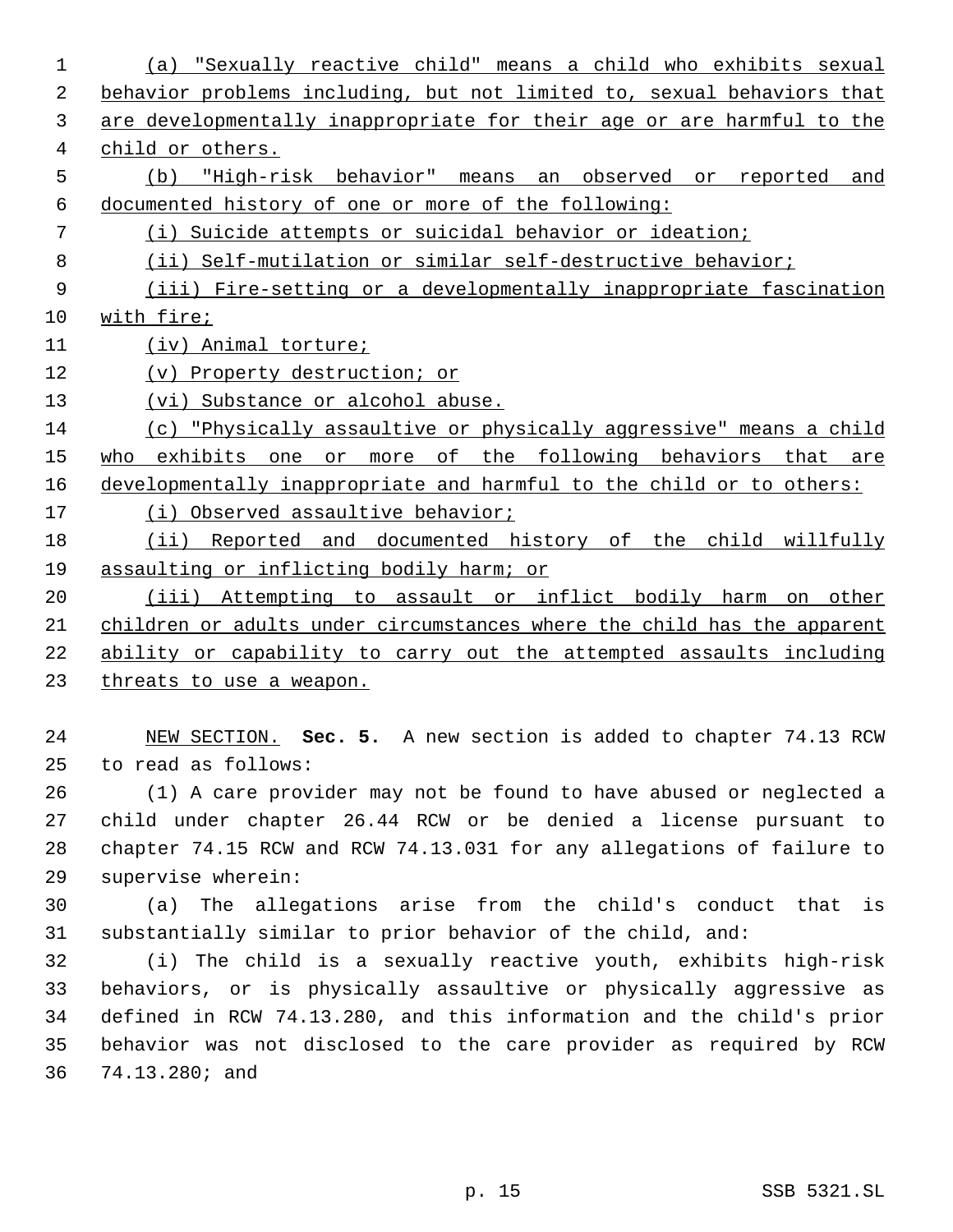(ii) The care provider did not know or have reason to know that the child needed supervision as a sexually reactive or physically assaultive or physically aggressive youth, or because of a documented history of high-risk behaviors, as a result of the care provider's involvement with or independent knowledge of the child or training and experience; or

 (b) The child was not within the reasonable control of the care provider at the time of the incident that is the subject of the allegation, and the care provider was acting in good faith and did not know or have reason to know that reasonable control or supervision of the child was necessary to prevent harm or risk of harm to the child or other persons.

 (2) Allegations of child abuse or neglect that meet the provisions of this section shall be designated as "unfounded" as defined in RCW 26.44.020.

 **Sec. 6.** RCW 74.15.130 and 2006 c 265 s 404 are each amended to read as follows:

 (1) An agency may be denied a license, or any license issued pursuant to chapter 74.15 RCW and RCW 74.13.031 may be suspended, revoked, modified, or not renewed by the secretary upon proof (a) that the agency has failed or refused to comply with the provisions of chapter 74.15 RCW and RCW 74.13.031 or the requirements promulgated pursuant to the provisions of chapter 74.15 RCW and RCW 74.13.031; or (b) that the conditions required for the issuance of a license under chapter 74.15 RCW and RCW 74.13.031 have ceased to exist with respect to such licenses. RCW 43.20A.205 governs notice of a license denial, revocation, suspension, or modification and provides the right to an adjudicative proceeding.

 (2) In any adjudicative proceeding regarding the denial, modification, suspension, or revocation of a foster family home license, the department's decision shall be upheld if there is reasonable cause to believe that:

 (a) The applicant or licensee lacks the character, suitability, or competence to care for children placed in out-of-home care, however, no unfounded, inconclusive, or screened-out report of child abuse or neglect may be used to deny employment or a license;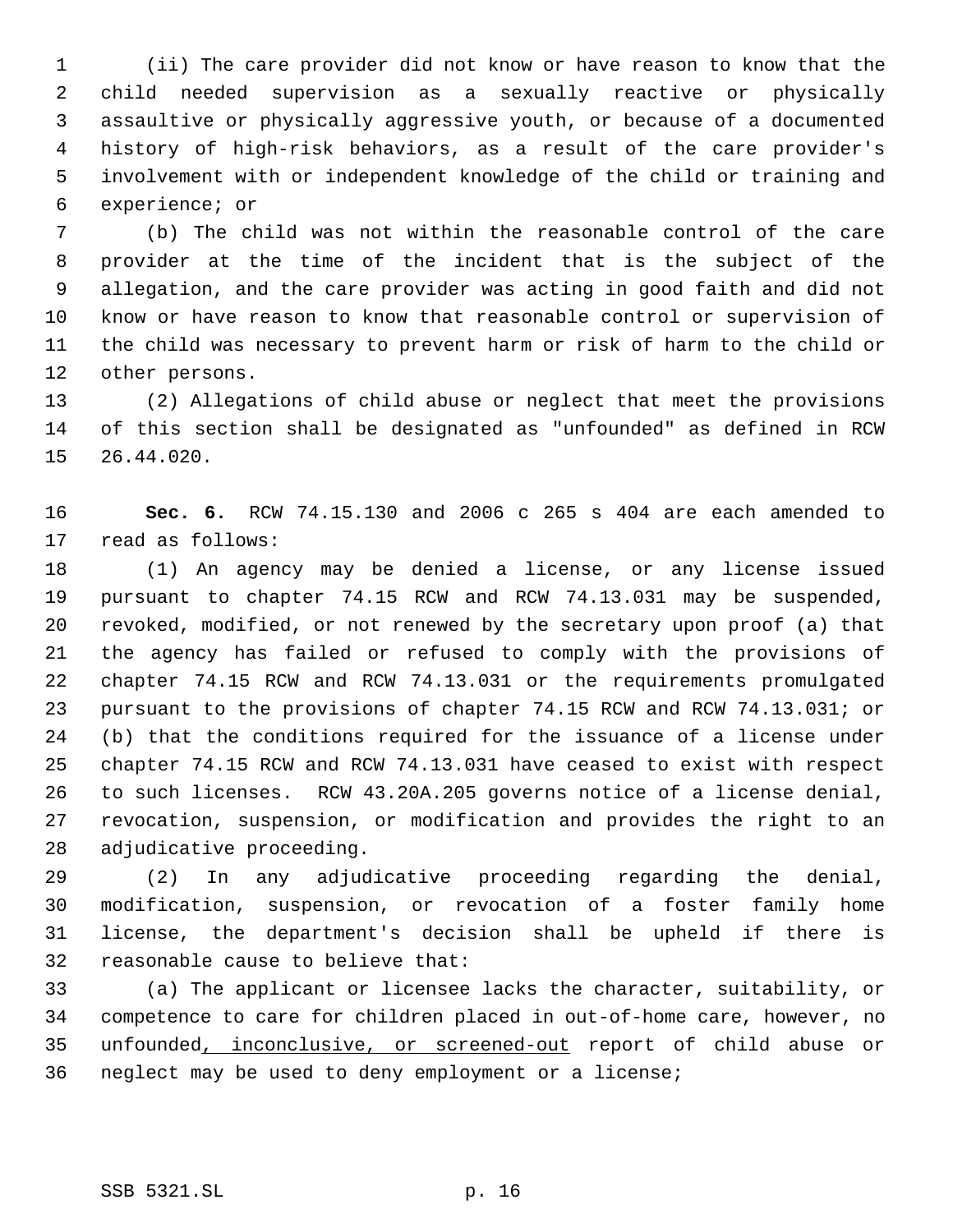(b) The applicant or licensee has failed or refused to comply with any provision of chapter 74.15 RCW, RCW 74.13.031, or the requirements adopted pursuant to such provisions; or

 (c) The conditions required for issuance of a license under chapter 74.15 RCW and RCW 74.13.031 have ceased to exist with respect to such licenses.

 (3) In any adjudicative proceeding regarding the denial, modification, suspension, or revocation of any license under this chapter, other than a foster family home license, the department's decision shall be upheld if it is supported by a preponderance of the evidence.

 (4) The department may assess civil monetary penalties upon proof that an agency has failed or refused to comply with the rules adopted under the provisions of this chapter and RCW 74.13.031 or that an agency subject to licensing under this chapter and RCW 74.13.031 is operating without a license except that civil monetary penalties shall not be levied against a licensed foster home. Monetary penalties levied against unlicensed agencies that submit an application for licensure within thirty days of notification and subsequently become licensed will be forgiven. These penalties may be assessed in addition to or in lieu of other disciplinary actions. Civil monetary penalties, if imposed, may be assessed and collected, with interest, for each day an agency is or was out of compliance. Civil monetary penalties shall not exceed two hundred fifty dollars per violation for group homes and child-placing agencies. Each day upon which the same or substantially similar action occurs is a separate violation subject to the assessment of a separate penalty. The department shall provide a notification period before a monetary penalty is effective and may forgive the penalty levied if the agency comes into compliance during this period. The department may suspend, revoke, or not renew a license for failure to pay a civil monetary penalty it has assessed pursuant to this chapter within ten days after such assessment becomes final. Chapter 43.20A RCW governs notice of a civil monetary penalty and provides the right of an adjudicative proceeding. The preponderance of evidence standard shall apply in adjudicative proceedings related to assessment of civil monetary penalties.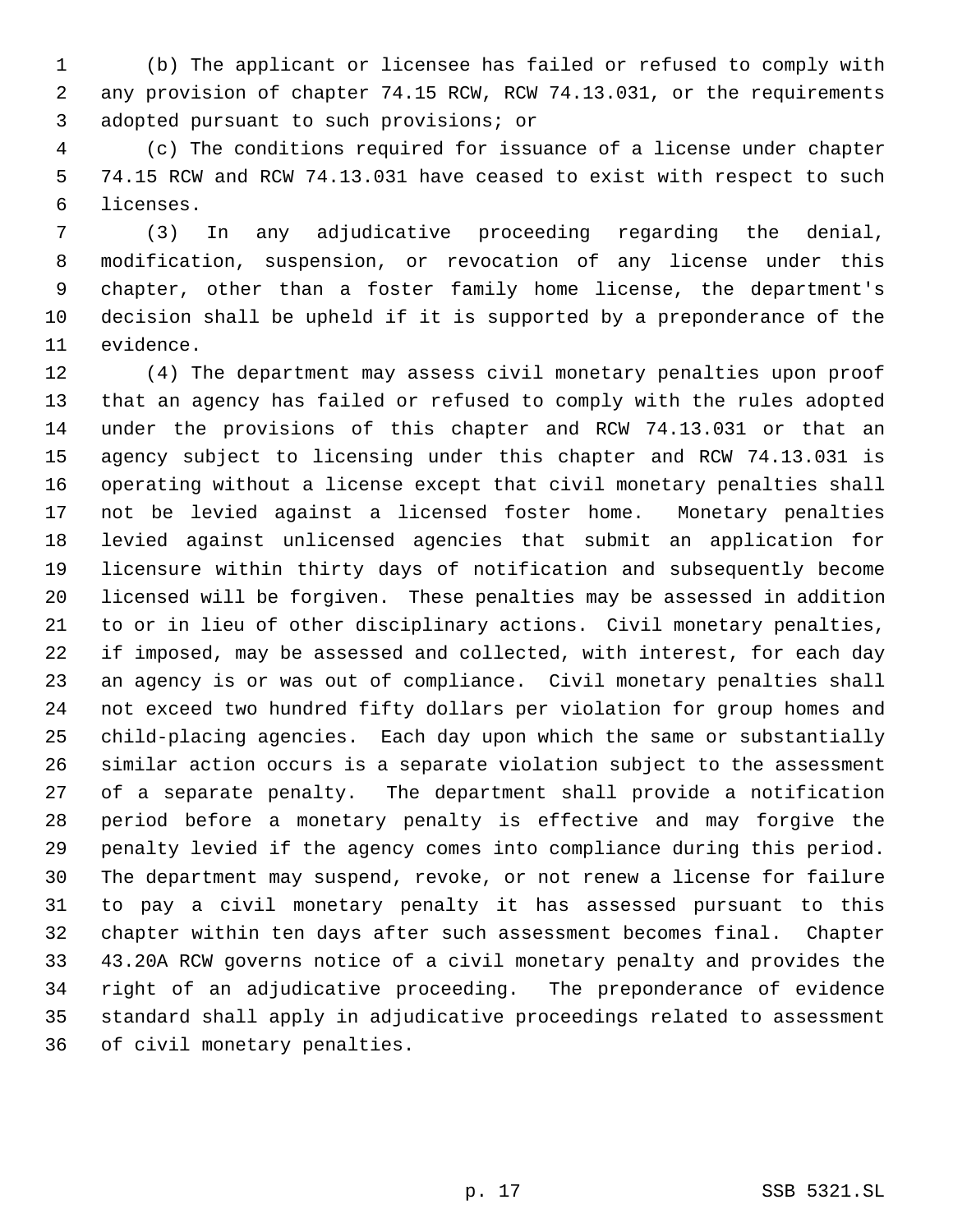**Sec. 7.** RCW 74.13.650 and 2006 c 353 s 2 are each amended to read as follows:

 A foster parent critical support and retention program is established to retain foster parents who care for sexually reactive children, physically assaultive children, or children with other high- risk behaviors, as defined in RCW 74.13.280. Services shall consist of short-term therapeutic and educational interventions to support the stability of the placement. The foster parent critical support and retention program is to be implemented under the division of children and family services' contract and supervision. A contractor must demonstrate experience providing in-home case management, as well as experience working with caregivers of children with significant behavioral issues that pose a threat to others or themselves or the stability of the placement.

 **Sec. 8.** RCW 74.13.660 and 2006 c 353 s 3 are each amended to read as follows:

 Under the foster parent critical support and retention program, foster parents who care for sexually reactive children, physically 19 assaultive children, or children with other high-risk behaviors, as defined in RCW 74.13.280, shall receive:

 (1) Availability at any time of the day or night to address specific concerns related to the identified child;

 (2) Assessment of risk and development of a safety and supervision plan;

 (3) Home-based foster parent training utilizing evidence-based models; and

 (4) Referral to relevant community services and training provided by the local children's administration office or community agencies.

 **Sec. 9.** RCW 13.34.110 and 2001 c 332 s 7 are each amended to read as follows:

 (1) The court shall hold a fact-finding hearing on the petition and, unless the court dismisses the petition, shall make written findings of fact, stating the reasons therefor. The rules of evidence shall apply at the fact-finding hearing and the parent, guardian, or legal custodian of the child shall have all of the rights provided in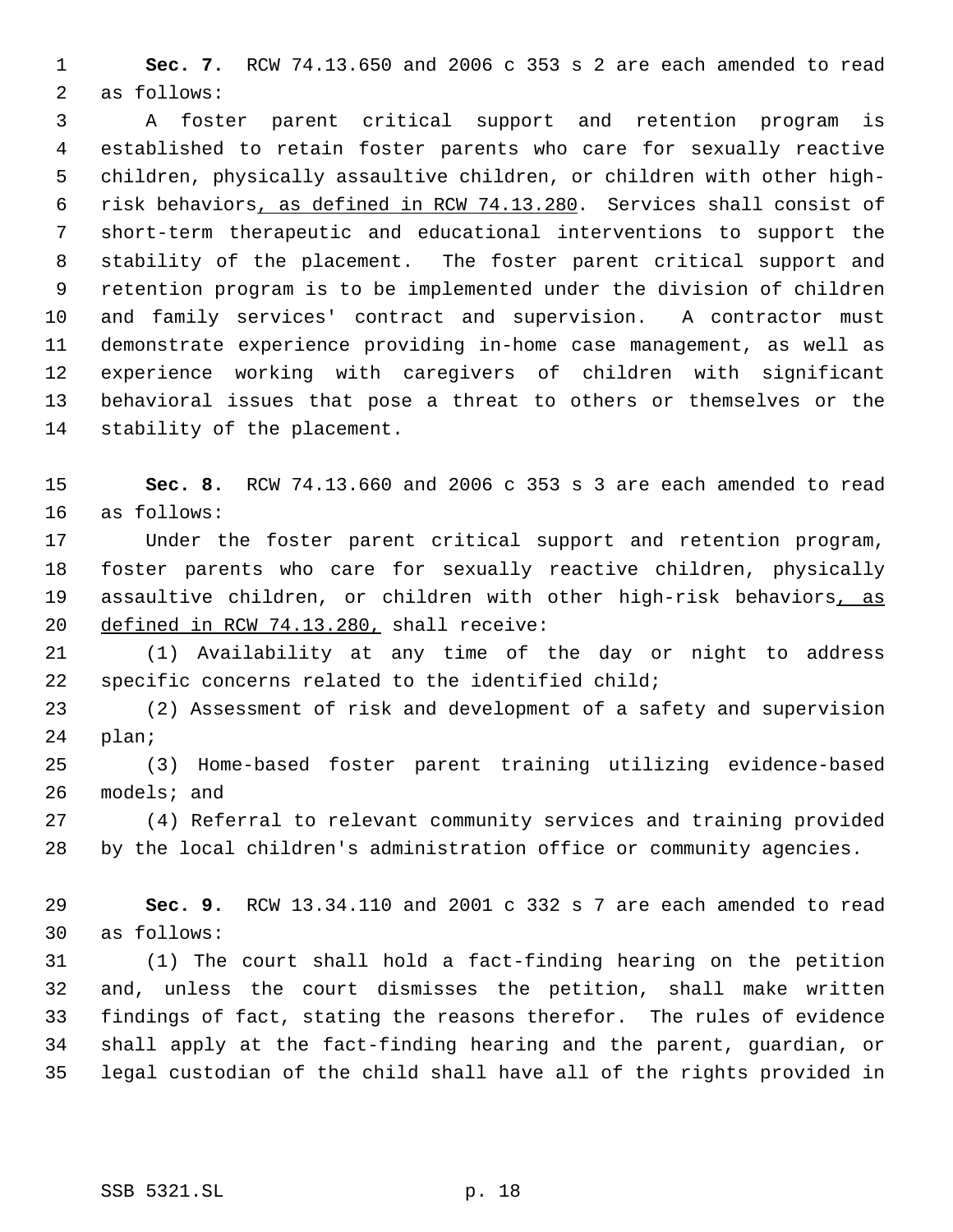RCW 13.34.090(1). The petitioner shall have the burden of establishing by a preponderance of the evidence that the child is dependent within the meaning of RCW 13.34.030.

4 (2)( $(\overline{a})$ ) The court in a fact-finding hearing may consider the history of past involvement of child protective services or law enforcement agencies with the family for the purpose of establishing a pattern of conduct, behavior, or inaction with regard to the health, 8 safety, or welfare of the child on the part of the child's parent, guardian, or legal custodian, or for the purpose of establishing that reasonable efforts have been made by the department to prevent or eliminate the need for removal of the child from the child's home. No 12 report of child abuse or neglect that has been destroyed or expunged 13 under RCW 26.44.031 may be used for such purposes.

 (3)(a) The parent, guardian, or legal custodian of the child may waive his or her right to a fact-finding hearing by stipulating or agreeing to the entry of an order of dependency establishing that the child is dependent within the meaning of RCW 13.34.030. The parent, guardian, or legal custodian may also stipulate or agree to an order of disposition pursuant to RCW 13.34.130 at the same time. Any stipulated or agreed order of dependency or disposition must be signed by the parent, guardian, or legal custodian and his or her attorney, unless the parent, guardian, or legal custodian has waived his or her right to an attorney in open court, and by the petitioner and the attorney, guardian ad litem, or court-appointed special advocate for the child, if any. If the department of social and health services is not the petitioner and is required by the order to supervise the placement of the child or provide services to any party, the department must also agree to and sign the order.

 (b) Entry of any stipulated or agreed order of dependency or disposition is subject to approval by the court. The court shall receive and review a social study before entering a stipulated or agreed order and shall consider whether the order is consistent with the allegations of the dependency petition and the problems that necessitated the child's placement in out-of-home care. No social file or social study may be considered by the court in connection with the fact-finding hearing or prior to factual determination, except as otherwise admissible under the rules of evidence.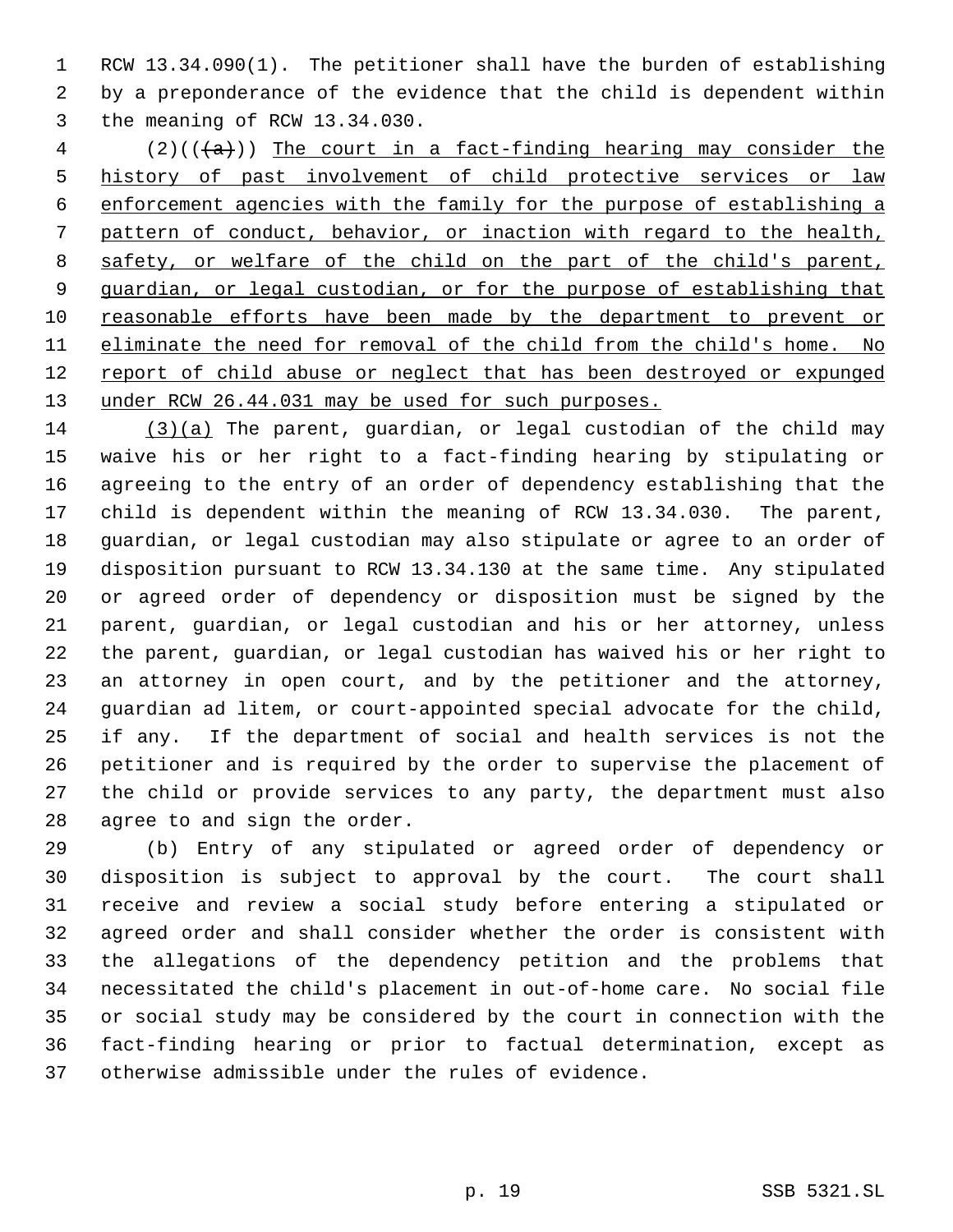(c) Prior to the entry of any stipulated or agreed order of dependency, the parent, guardian, or legal custodian of the child and his or her attorney must appear before the court and the court within available resources must inquire and establish on the record that:

 (i) The parent, guardian, or legal custodian understands the terms of the order or orders he or she has signed, including his or her responsibility to participate in remedial services as provided in any disposition order;

 (ii) The parent, guardian, or legal custodian understands that entry of the order starts a process that could result in the filing of a petition to terminate his or her relationship with the child within the time frames required by state and federal law if he or she fails to comply with the terms of the dependency or disposition orders or fails to substantially remedy the problems that necessitated the child's placement in out-of-home care;

 (iii) The parent, guardian, or legal custodian understands that the entry of the stipulated or agreed order of dependency is an admission that the child is dependent within the meaning of RCW 13.34.030 and shall have the same legal effect as a finding by the court that the child is dependent by at least a preponderance of the evidence, and that the parent, guardian, or legal custodian shall not have the right in any subsequent proceeding for termination of parental rights or dependency guardianship pursuant to this chapter or nonparental custody pursuant to chapter 26.10 RCW to challenge or dispute the fact that the 25 child was found to be dependent; and

 (iv) The parent, guardian, or legal custodian knowingly and willingly stipulated and agreed to and signed the order or orders, without duress, and without misrepresentation or fraud by any other party.

 If a parent, guardian, or legal custodian fails to appear before the court after stipulating or agreeing to entry of an order of dependency, the court may enter the order upon a finding that the parent, guardian, or legal custodian had actual notice of the right to appear before the court and chose not to do so. The court may require other parties to the order, including the attorney for the parent, guardian, or legal custodian, to appear and advise the court of the parent's, guardian's, or legal custodian's notice of the right to appear and understanding of the factors specified in this subsection.